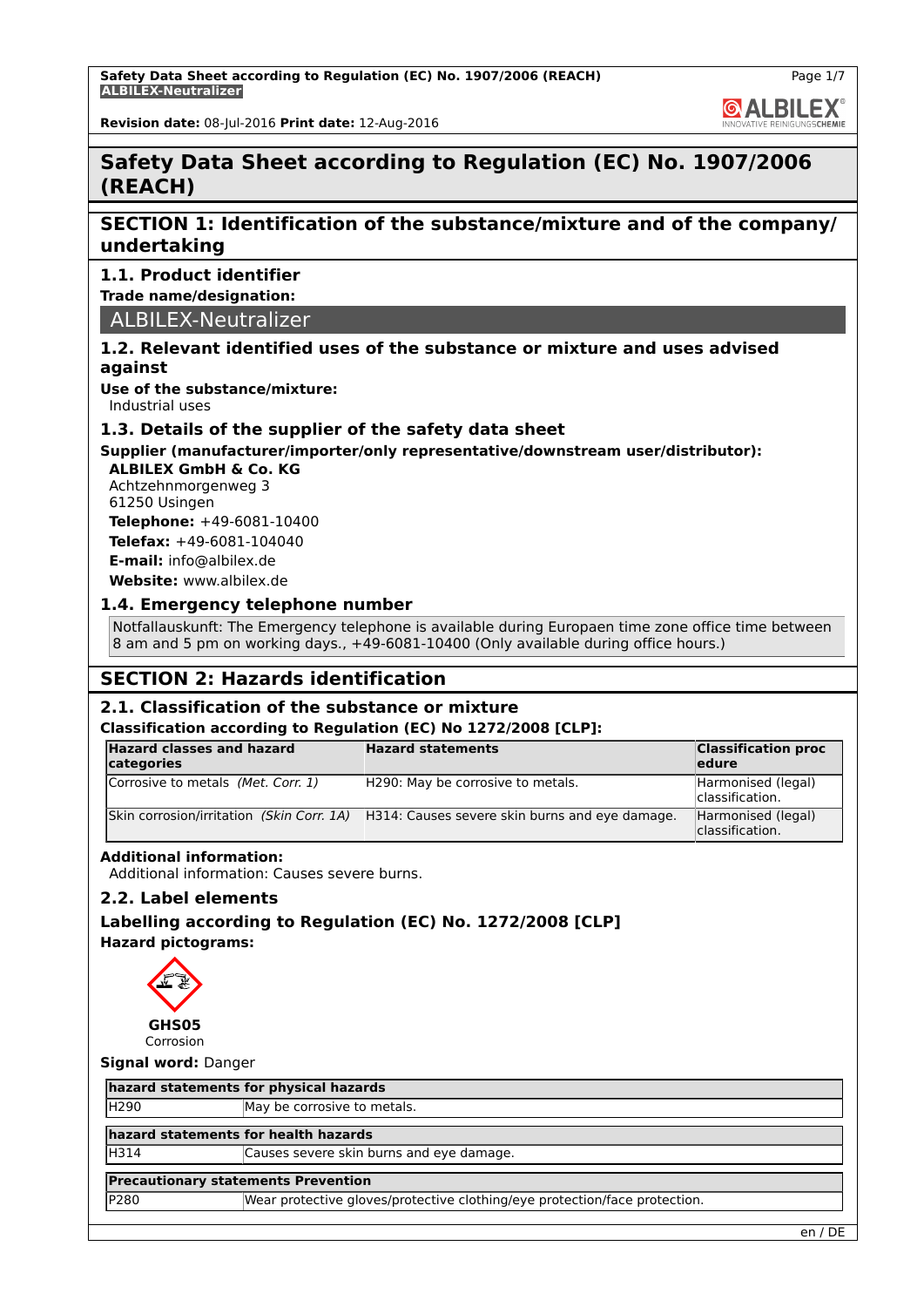Page 2/7

**GALBILEX** 

**Revision date:** 08-Jul-2016 **Print date:** 12-Aug-2016

#### **Precautionary statements Response**

| $IP301 + P330 +$ | IF SWALLOWED: rinse mouth. Do NOT induce vomiting.                                             |
|------------------|------------------------------------------------------------------------------------------------|
| <b>IP331</b>     |                                                                                                |
| $P305 + P351 +$  | IF IN EYES: Rinse cautiously with water for several minutes. Remove contact lenses, if present |
| <b>IP338</b>     | and easy to do. Continue rinsing.                                                              |
| $ P308 + P311 $  | IF exposed or concerned: Call a POISON CENTER/doctor/                                          |

#### **2.3. Other hazards**

#### **Adverse human health effects and symptoms:**

Causes severe burns.

# **SECTION 3: Composition / information on ingredients**

#### **3.2. Mixtures**

#### **Description:**

Aqueous solution of sodium hydroxide

**Hazardous ingredients / Hazardous impurities / Stabilisers:**

| product identifiers                         | Substance name<br>Classification according to Regulation (EC) No 1272/2008 [CL | Concen-<br>tration |
|---------------------------------------------|--------------------------------------------------------------------------------|--------------------|
| <b>CAS No.: 1310-73-2</b>                   | sodium hydroxide                                                               | $ 32 - 34 $        |
| $EC No.: 215-185-5$                         | Skin Corr. 1A                                                                  | $\frac{10}{6}$     |
| <b>IREACH No.:</b><br>01-2119457892-27-XXXX | Danger H314<br>⇐                                                               |                    |

Full text of H- and EUH-phrases: see section 16.

# **SECTION 4: First aid measures**

## **4.1. Description of first aid measures**

#### **General information:**

Move victim out of danger zone.

#### **Following inhalation:**

Remove casualty to fresh air and keep warm and at rest.

#### **In case of skin contact:**

After contact with skin, wash immediately with plenty of water and soap.

#### **After eye contact:**

If product gets into the eye, keep eyelid open and rinse immediately with large quantities of water, for at least 5 minutes. Subsequently consult an ophthalmologist.

#### **After ingestion:**

Let water be drunken in little sips (dilution effect). Seek medical advice.

#### **4.2. Most important symptoms and effects, both acute and delayed** Causes severe burns.

## **4.3. Indication of any immediate medical attention and special treatment needed** Causes severe burns.

## **SECTION 5: Firefighting measures**

#### **5.1. Extinguishing media**

#### **Suitable extinguishing media:**

Co-ordinate fire-fighting measures to the fire surroundings.

#### **5.2. Special hazards arising from the substance or mixture**

Corrosive vapours may accour because of surrounding fire. Fire water may be corrosive on alumina.

## **5.3. Advice for firefighters**

Use appropriate respiratory protection.

#### **5.4. Additional information**

No data available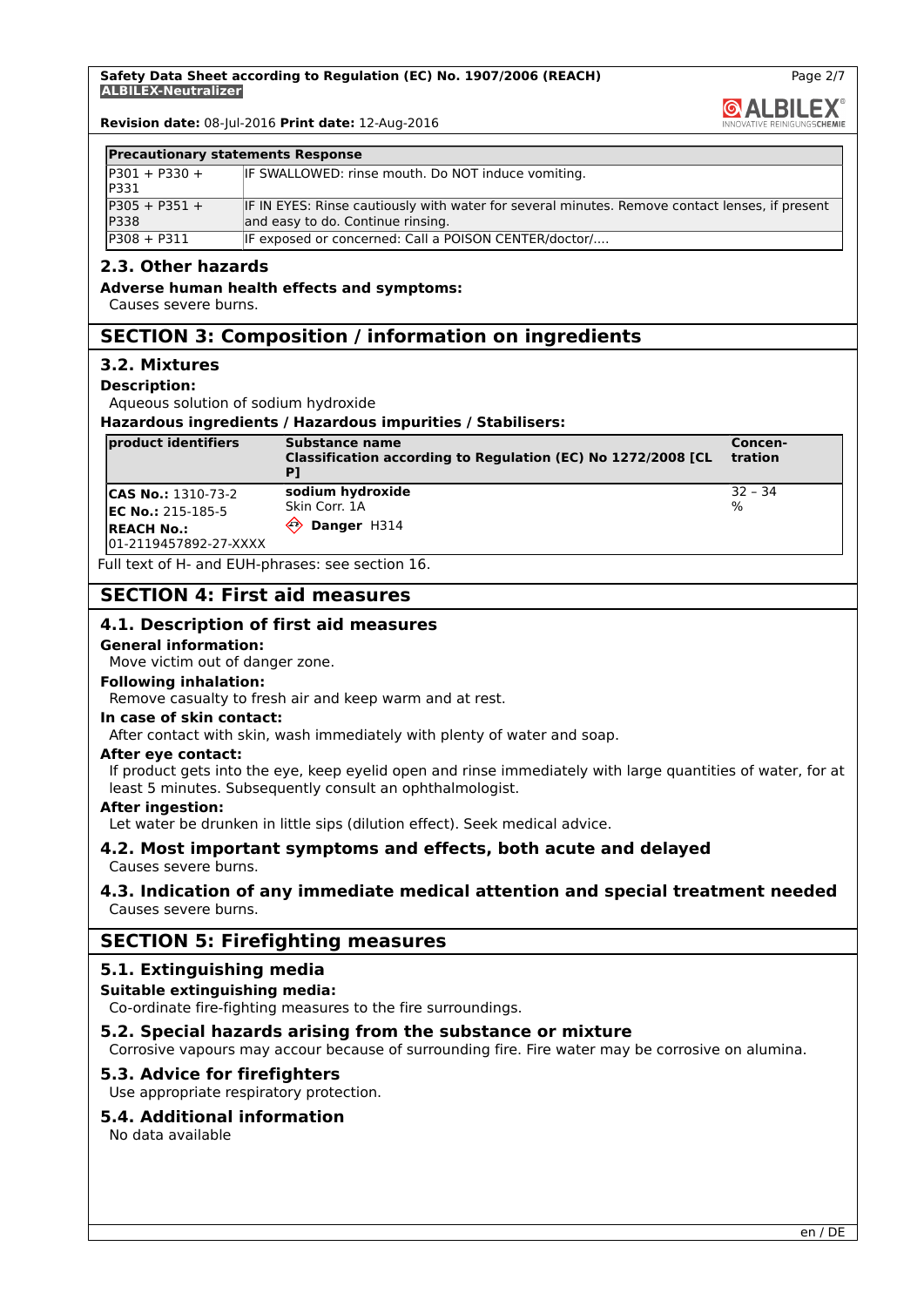**Revision date:** 08-Jul-2016 **Print date:** 12-Aug-2016

## **SECTION 6: Accidental release measures**

## **6.1. Personal precautions, protective equipment and emergency procedures**

#### **6.1.1. For non-emergency personnel**

#### **Personal precautions:**

Remove persons to safety. Wear personal protection equipment.

#### **6.1.2. For emergency responders**

No data available

#### **6.2. Environmental precautions**

Do not allow to enter into surface water or drains.

## **6.3. Methods and material for containment and cleaning up**

#### **For cleaning up:**

Pump away bigger amounts. Absorb with liquid-binding material (e.g. sand, diatomaceous earth, acid- or universal binding agents). Wash with plenty of water.

## **6.4. Reference to other sections**

#### No data available

## **6.5. Additional information**

Only give to sewage system after neutralization.

## **SECTION 7: Handling and storage**

## **7.1. Precautions for safe handling**

#### **Protective measures**

#### **Advices on safe handling:**

Wear personal protection equipment.

#### **7.2. Conditions for safe storage, including any incompatibilities**

#### **Requirements for storage rooms and vessels:**

Do not keep the container sealed. Behälter aus Polyethylen oder Polypropylen verwenden. Nicht in Leichtmetallbehälter umfüllen.

**Hints on storage assembly:** Materials to avoid Acid

#### **7.3. Specific end use(s)**

**Recommendation:**

# No data available

## **SECTION 8: Exposure controls/personal protection**

#### **8.1. Control parameters**

No data available

#### **8.2. Exposure controls**

#### **8.2.1. Appropriate engineering controls**

No data available

## **8.2.2. Personal protection equipment**

#### **Eye/face protection:**

Tightly sealed safety glasses.

**Skin protection:**

Suitable material: NR (natural rubber, natural latex) NBR (Nitrile rubber) Thickness of the glove material: 0,5 mm; 0,4 mm

Breakthrough time (maximum wearing time): > 8h

#### **Respiratory protection:**

Suitable respiratory protection apparatus: B2

#### **Other protection measures:**

Protective clothing: Chemical resistant safety shoes Chemical protection clothing alkali-resistant General health and safety measures: When using do not eat, drink, smoke, sniff. Wash hands before breaks and after work.

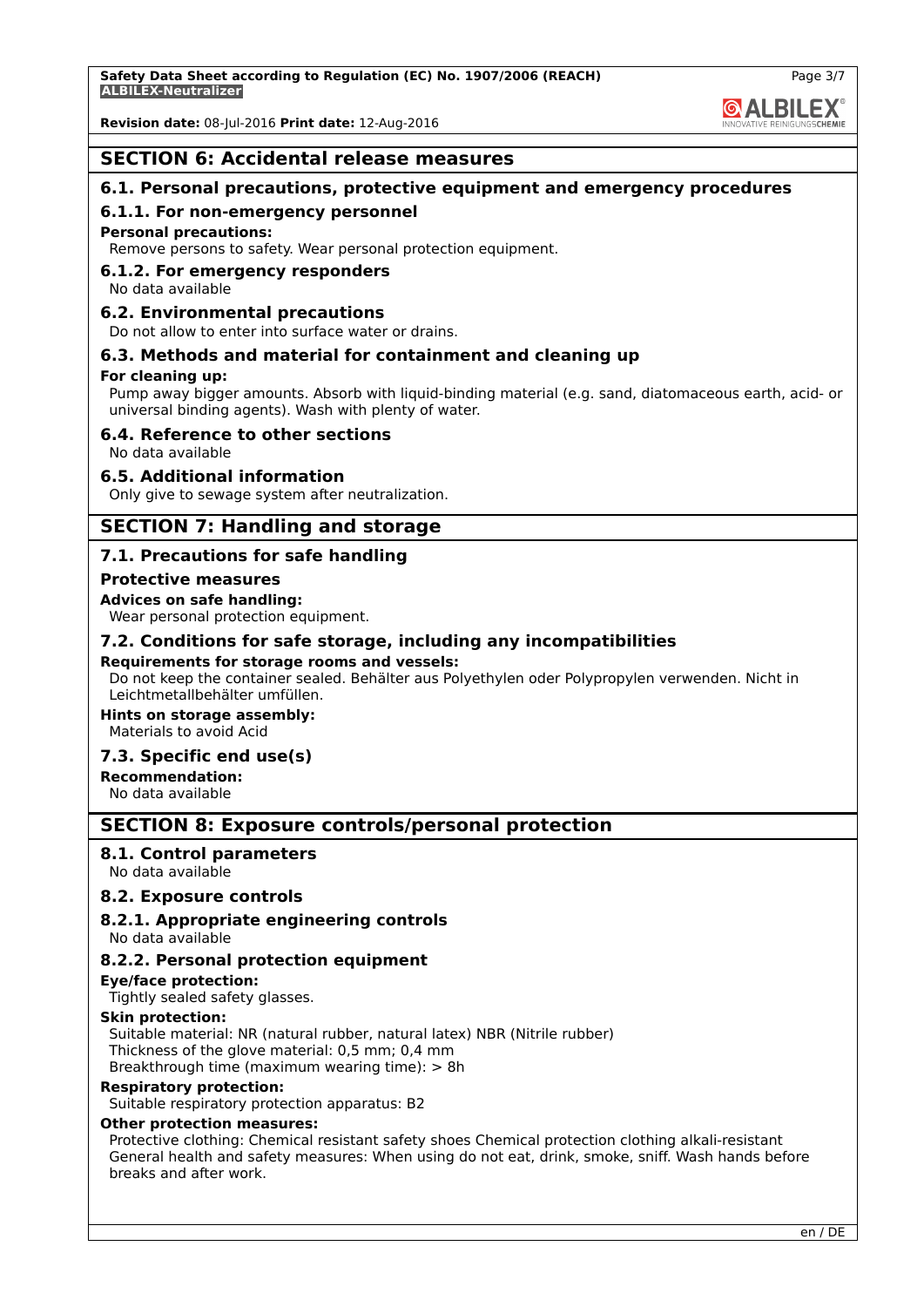

Page 4/7

**Revision date:** 08-Jul-2016 **Print date:** 12-Aug-2016

# **8.2.3. Environmental exposure controls**

No data available

## **8.3. Additional information**

No data available

# **SECTION 9: Physical and chemical properties**

# **9.1. Information on basic physical and chemical properties**

## **Appearance**

**Physical state:** liquid **Colour:** colourless **Odour:** odourless

## **Safety relevant basis data**

| parameter                                       |                                | at °C | Method           | <b>Remark</b>       |
|-------------------------------------------------|--------------------------------|-------|------------------|---------------------|
| рH                                              | 14                             | 20 °C |                  |                     |
| Melting point                                   | not determined                 |       |                  |                     |
| Freezing point                                  | not determined                 |       |                  |                     |
| Initial boiling point and boiling<br>range      | 100 °C                         |       |                  | pressure: 1013 mbar |
| Decomposition temperature (°C):                 | not determined                 |       |                  |                     |
| Flash point                                     | not determined                 |       |                  |                     |
| Evaporation rate                                | not determined                 |       |                  |                     |
| Ignition temperature in °C                      | not determined                 |       |                  |                     |
| Upper/lower flammability or<br>explosive limits | not determined                 |       |                  |                     |
| Vapour pressure                                 | not determined                 |       |                  |                     |
| Vapour density                                  | not determined                 |       |                  |                     |
| Density                                         | $1.32 - 1.4$ g/cm <sup>3</sup> | 20 °C |                  |                     |
| <b>Bulk density</b>                             | not determined                 |       |                  |                     |
| Water solubility (g/L)                          | not determined                 |       |                  |                     |
| Partition coefficient: n-octanol/<br>water      | not determined                 |       |                  |                     |
| Dynamic viscosity                               | $14.8 - 15.2 s$                | 20 °C | <b>DIN 53211</b> |                     |
| Kinematic viscosity                             | not determined                 |       |                  |                     |

## **9.2. Other information**

No data available

## **SECTION 10: Stability and reactivity**

## **10.1. Reactivity**

Materials to avoid AcidLight metals

## **10.2. Chemical stability**

No data available

## **10.3. Possibility of hazardous reactions**

No data available

## **10.4. Conditions to avoid**

No data available

## **10.5. Incompatible materials**

AcidLight metals

## **10.6. Hazardous decomposition products**

Corrosive vapours may accour because of surrounding fire. Fire water may be corrosive on alumina.

# **SECTION 11: Toxicological information**

## **11.1. Information on toxicological effects**

| ICAS No. | Substance name                 | Toxicological information             |
|----------|--------------------------------|---------------------------------------|
|          | $ 1310-73-2 $ sodium hydroxide | $LD_{50}$ oral: 500 mg/kg (Kaninchen) |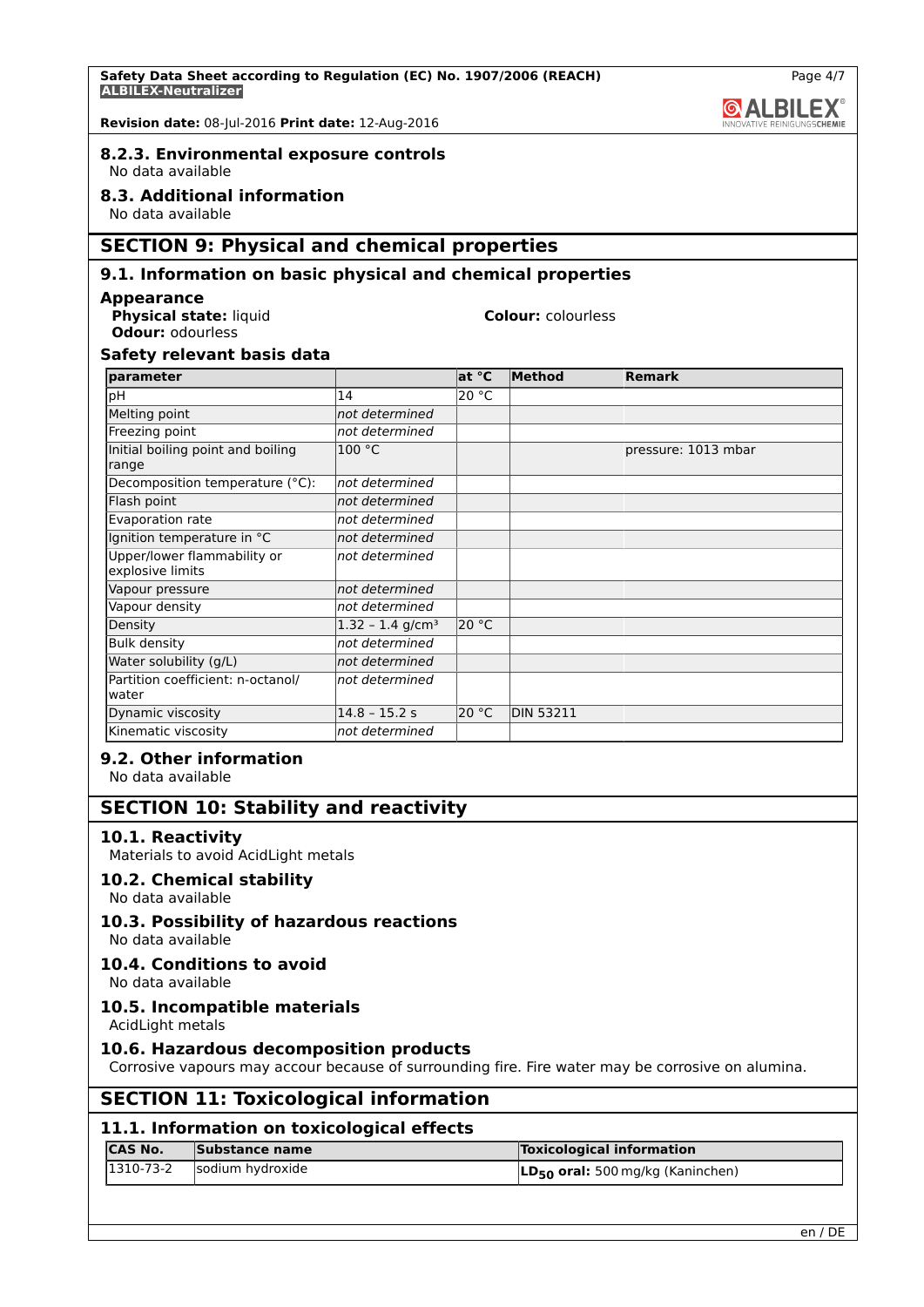

Page 5/7

**Revision date:** 08-Jul-2016 **Print date:** 12-Aug-2016

#### **Skin corrosion/irritation:**

Haut: 50 mg / 24 h stärkerer Reizeffekt Auge: 1 mg / 24 h stärkerer Reizeffekt

# **SECTION 12: Ecological information**

## **12.1. Toxicity**

| <b>CAS No.</b> | Substance name   | <b>Toxicological information</b> |
|----------------|------------------|----------------------------------|
| 1310-73-2      | sodium hydroxide | $ LC_{50}: 196 \text{ mg}/ 4d$   |
|                |                  | $ EC_{50}: 40.4$ mg/l 2 d        |

#### **Aquatic toxicity:**

Concentrated solution toxic for aquatic life due to pH-shift

#### **Effects in sewage plants:**

After neutralization all organic components are readily biodegradable.

## **12.2. Persistence and degradability**

## **Additional information:**

Further ecological information: Only give to sewage system after neutralization.

## **12.3. Bioaccumulative potential**

#### **Accumulation / Evaluation:**

Additional information: No data available

**12.4. Mobility in soil**

No data available

## **12.5. Results of PBT and vPvB assessment**

| <b>CAS No.</b> | Substance name   | <b>Results of PBT and vPvB assessment</b> |
|----------------|------------------|-------------------------------------------|
| 1310-73-2      | sodium hydroxide | --                                        |

No data available

## **12.6. Other adverse effects**

Further ecological information: No data available

## **SECTION 13: Disposal considerations**

## **13.1. Waste treatment methods**

Only give to sewage system after neutralization.

#### **Waste treatment options**

#### **Appropriate disposal / Package:**

Wash with water and give to pastic recycling.

## **13.2. Additional information**

No data available

# **SECTION 14: Transport information**

| Land transport (ADR/<br>RID)     | Inland waterway craf<br>t (ADN)                    | Sea transport (IMDG)          | <b>Air transport (ICAO-</b><br>TI / IATA-DGR) |
|----------------------------------|----------------------------------------------------|-------------------------------|-----------------------------------------------|
| 14.1. UN-No.                     |                                                    |                               |                                               |
| 1824                             | 1824                                               | 1824                          | 1824                                          |
| 14.2. UN proper shipping name    |                                                    |                               |                                               |
| LUTION                           | SODIUM HYDROXIDE SO ISODIUM HYDROXIDE SO<br>LUTION | SODIUM HYDROXIDE SO<br>LUTION | SODIUM HYDROXIDE SO<br>LUTION                 |
| 14.3. Transport hazard class(es) |                                                    |                               |                                               |
|                                  |                                                    |                               |                                               |
|                                  | 8                                                  | 8                             | 8                                             |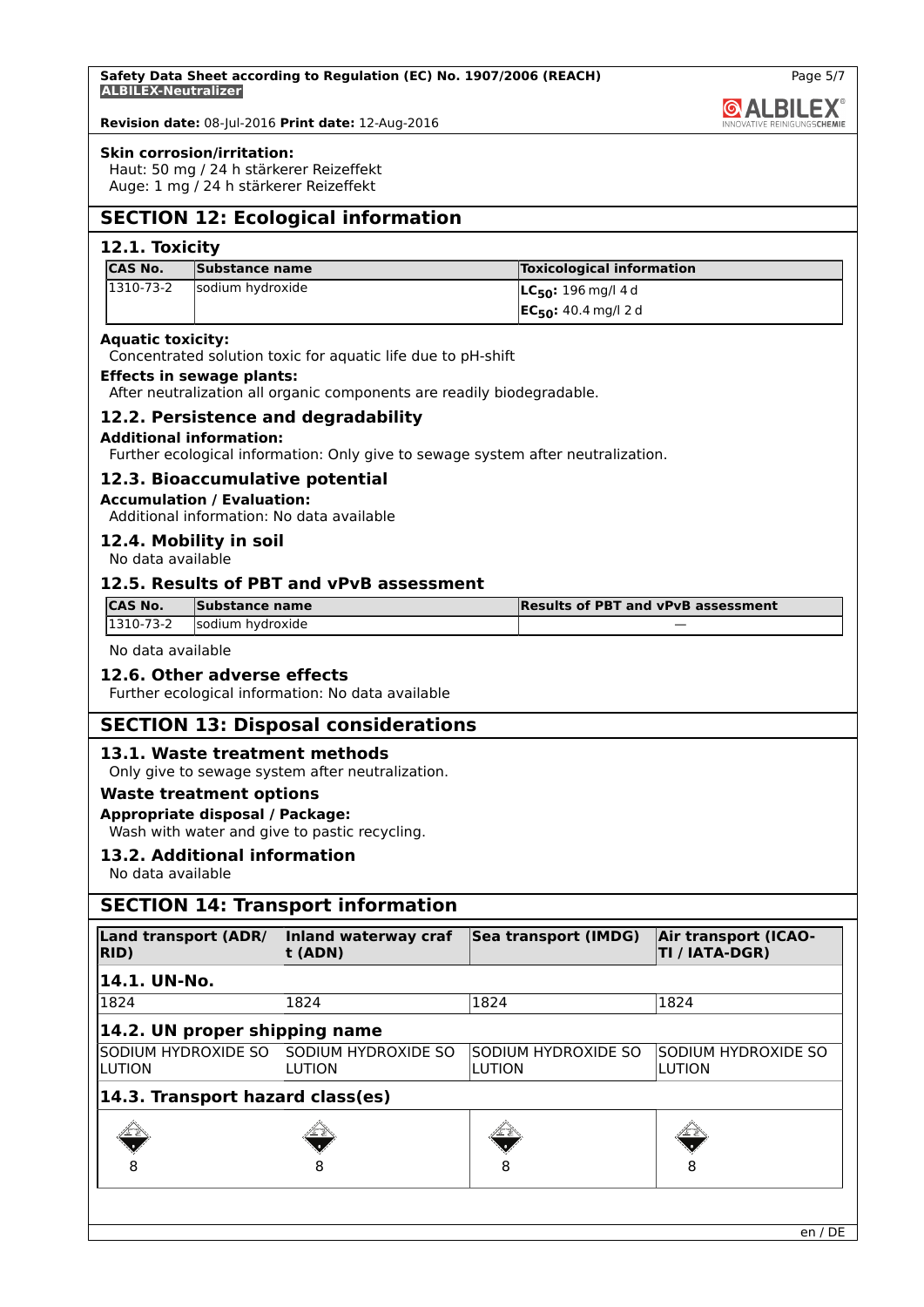**Safety Data Sheet according to Regulation (EC) No. 1907/2006 (REACH) ALBILEX-Neutralizer**

Page 6/7

| 1691667116461411661<br>ALBILEX <sup>®</sup>                                                                                                                                                                    |                                                                                                                                                                          |                                                                                                                            |                                                                                     |  |  |
|----------------------------------------------------------------------------------------------------------------------------------------------------------------------------------------------------------------|--------------------------------------------------------------------------------------------------------------------------------------------------------------------------|----------------------------------------------------------------------------------------------------------------------------|-------------------------------------------------------------------------------------|--|--|
| Revision date: 08-Jul-2016 Print date: 12-Aug-2016                                                                                                                                                             |                                                                                                                                                                          |                                                                                                                            |                                                                                     |  |  |
| <b>Land transport (ADR/</b><br>RID)                                                                                                                                                                            | Inland waterway craf<br>$\mathbf t$ (ADN)                                                                                                                                | Sea transport (IMDG)                                                                                                       | <b>Air transport (ICAO-</b><br>TI / IATA-DGR)                                       |  |  |
| 14.4. Packing group                                                                                                                                                                                            |                                                                                                                                                                          |                                                                                                                            |                                                                                     |  |  |
| Ш                                                                                                                                                                                                              | Ш                                                                                                                                                                        | Ш                                                                                                                          | Ш                                                                                   |  |  |
| 14.5. Environmental hazards                                                                                                                                                                                    |                                                                                                                                                                          |                                                                                                                            |                                                                                     |  |  |
| No data available                                                                                                                                                                                              |                                                                                                                                                                          |                                                                                                                            |                                                                                     |  |  |
| 14.6. Special precautions for user                                                                                                                                                                             |                                                                                                                                                                          |                                                                                                                            |                                                                                     |  |  |
| <b>Special provisions:</b><br><b>Limited quantity</b><br>$(LQ)$ :<br><b>Hazard identificati</b><br>on number (Kemler<br>No.): 80<br><b>Classification code: -</b><br><b>Remark: Classification</b><br>code: C5 | <b>Special provisions:</b><br><b>Limited quantity</b><br>$(LQ)$ :<br><b>Classification code:</b> -<br><b>Remark:</b>                                                     | <b>Special provisions:</b><br><b>Limited quantity</b><br>$(LQ)$ :<br>EmS-No.:<br>Remark: EmS-No.: 8-06<br><b>MFAG: 705</b> | <b>Special provisions:</b><br><b>Limited quantity</b><br>$(LQ)$ :<br><b>Remark:</b> |  |  |
| No data available                                                                                                                                                                                              | 14.7. Transport in bulk according to Annex II of MARPOL 73/78 and the IBC Code<br><b>Additional information:</b><br>Keep away from food, drink and animal feedingstuffs. |                                                                                                                            |                                                                                     |  |  |
|                                                                                                                                                                                                                | <b>SECTION 15: Regulatory information</b>                                                                                                                                |                                                                                                                            |                                                                                     |  |  |
| 15.1. Safety, health and environmental regulations/legislation specific for the<br>substance or mixture<br>15.1.1. EU legislation<br>No data available                                                         |                                                                                                                                                                          |                                                                                                                            |                                                                                     |  |  |
| 15.1.2. National regulations                                                                                                                                                                                   |                                                                                                                                                                          |                                                                                                                            |                                                                                     |  |  |
| <b>DEED</b> [DE] National regulations                                                                                                                                                                          |                                                                                                                                                                          |                                                                                                                            |                                                                                     |  |  |
| <b>Water hazard class (WGK)</b><br>WGK:<br>1 - schwach wassergefährdend                                                                                                                                        |                                                                                                                                                                          |                                                                                                                            |                                                                                     |  |  |
| Other regulations, restrictions and prohibition regulations<br>Merkblatt BG Chemie M 004, M 051                                                                                                                |                                                                                                                                                                          |                                                                                                                            |                                                                                     |  |  |
| 15.2. Chemical Safety Assessment<br>No data available                                                                                                                                                          |                                                                                                                                                                          |                                                                                                                            |                                                                                     |  |  |
| 15.3. Additional information<br>No data available                                                                                                                                                              |                                                                                                                                                                          |                                                                                                                            |                                                                                     |  |  |
| <b>SECTION 16: Other information</b>                                                                                                                                                                           |                                                                                                                                                                          |                                                                                                                            |                                                                                     |  |  |
| 16.1. Indication of changes<br>No data available                                                                                                                                                               |                                                                                                                                                                          |                                                                                                                            |                                                                                     |  |  |
| 16.2. Abbreviations and acronyms<br>No data available                                                                                                                                                          |                                                                                                                                                                          |                                                                                                                            |                                                                                     |  |  |
| 16.3. Key literature references and sources for data<br>No data available                                                                                                                                      |                                                                                                                                                                          |                                                                                                                            |                                                                                     |  |  |
|                                                                                                                                                                                                                |                                                                                                                                                                          |                                                                                                                            |                                                                                     |  |  |